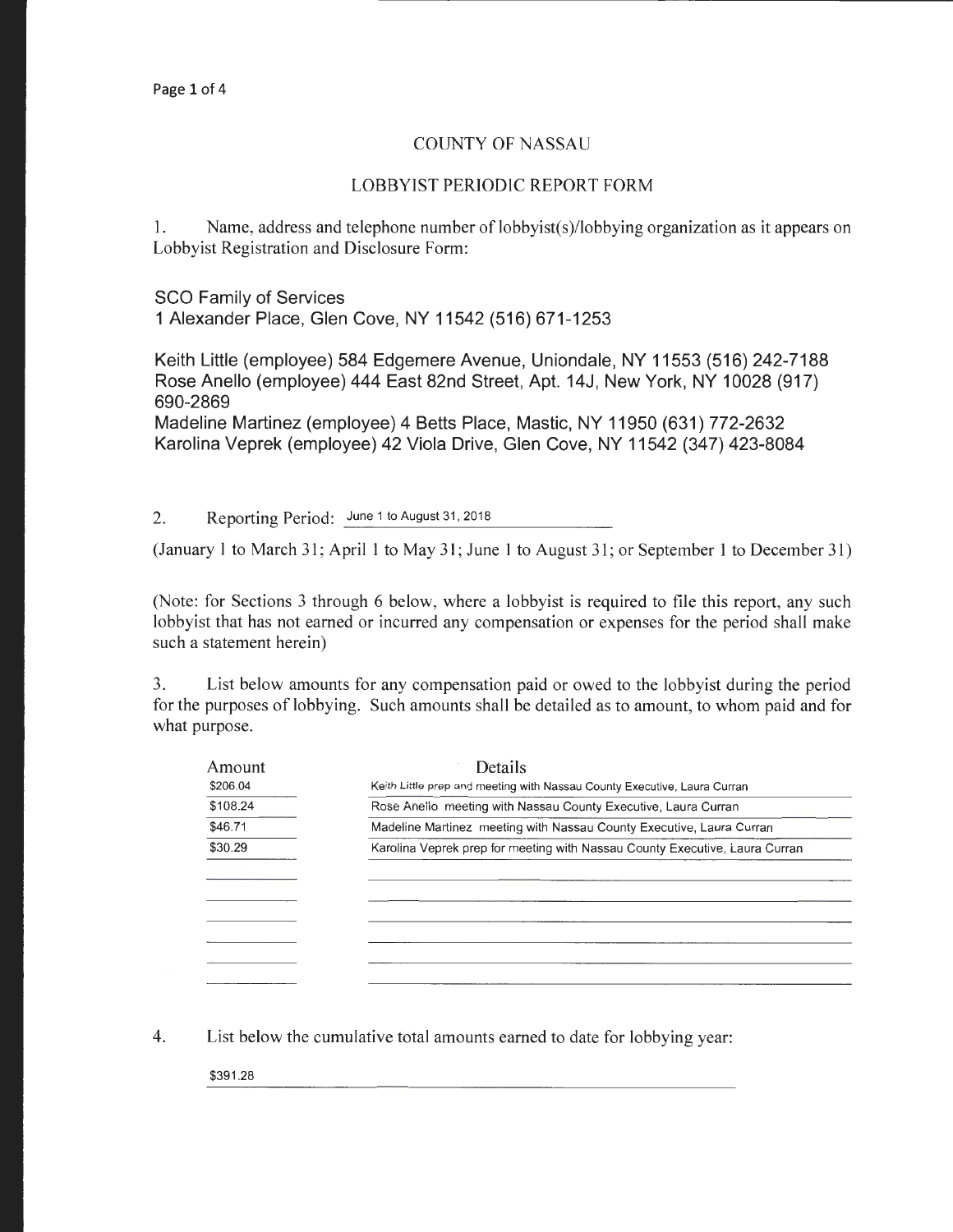Page 2 of 4

5. List below amounts for any expenses expended or incurred by the lobbyist during the period for the purposes of lobbying. Such amounts shall be detailed as to amount, to whom paid and for what purpose.

| Amount               | Details |
|----------------------|---------|
| \$0<br>$\frac{1}{2}$ | N/A     |
|                      |         |
|                      |         |
|                      |         |
|                      |         |
|                      |         |
|                      |         |
|                      |         |
|                      |         |
|                      |         |
|                      |         |

6. List below the cumulative total amounts expended to date for lobbying year:

\$0 

(In lieu of completing 7 through 10 below, you may attach a copy of your Lobbyist Registration and Disclosure Form, provided the information has not changed.)

7. List whether and where the lobbyist(s)/lobbying organization is registered as a lobbyist (e.g. Nassau County, New York State):

SCO Family of Services is registered as a lobbyist with: Nassau County, Suffolk County, New York City, and New York State

8. Name, address and telephone number of client(s) by whom, or on whose behalf, the lobbyist is retained, employed or designated.

SCO Family of Services 1 Alexander Place, Glen Cove, NY 11542 (516) 671-1253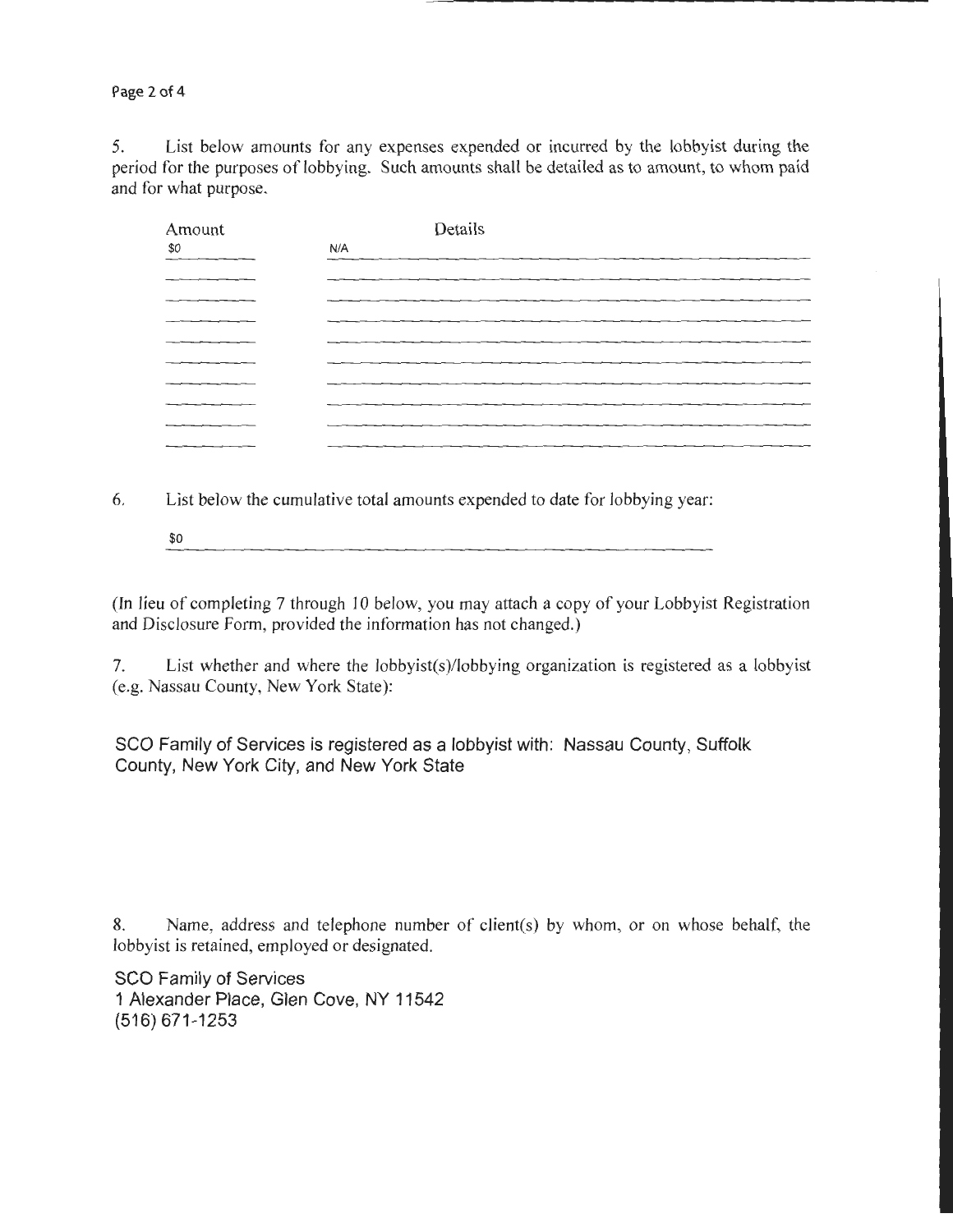Page 3 of 4

9. Describe lobbying activity conducted, or to be conducted, in Nassau County, and identify client(s) for each activity listed, during the Reporting Period.

On June 21, 2018 Keith Little, Rose Anello and Madeline Martinez attended a meeting with Nassau County Executive, Laura Curran and Deputy Executive District Attorney for Intergovernmental and Community Relations, Kyle Rose-Louder to introduce SCO Family of Services program in Nassau County, introduce SCO's new Executive Director, Keith Little, and discuss SCO's work addressing the opioid epidemic.

10. The name of persons, organizations or governmental entities before whom the lobbyist has lobbied during the period.

Nassau County Executive, Laura Curran Deputy Executive District Attorney for Intergovernmental and Community Relations, Kyle Rose-Louder